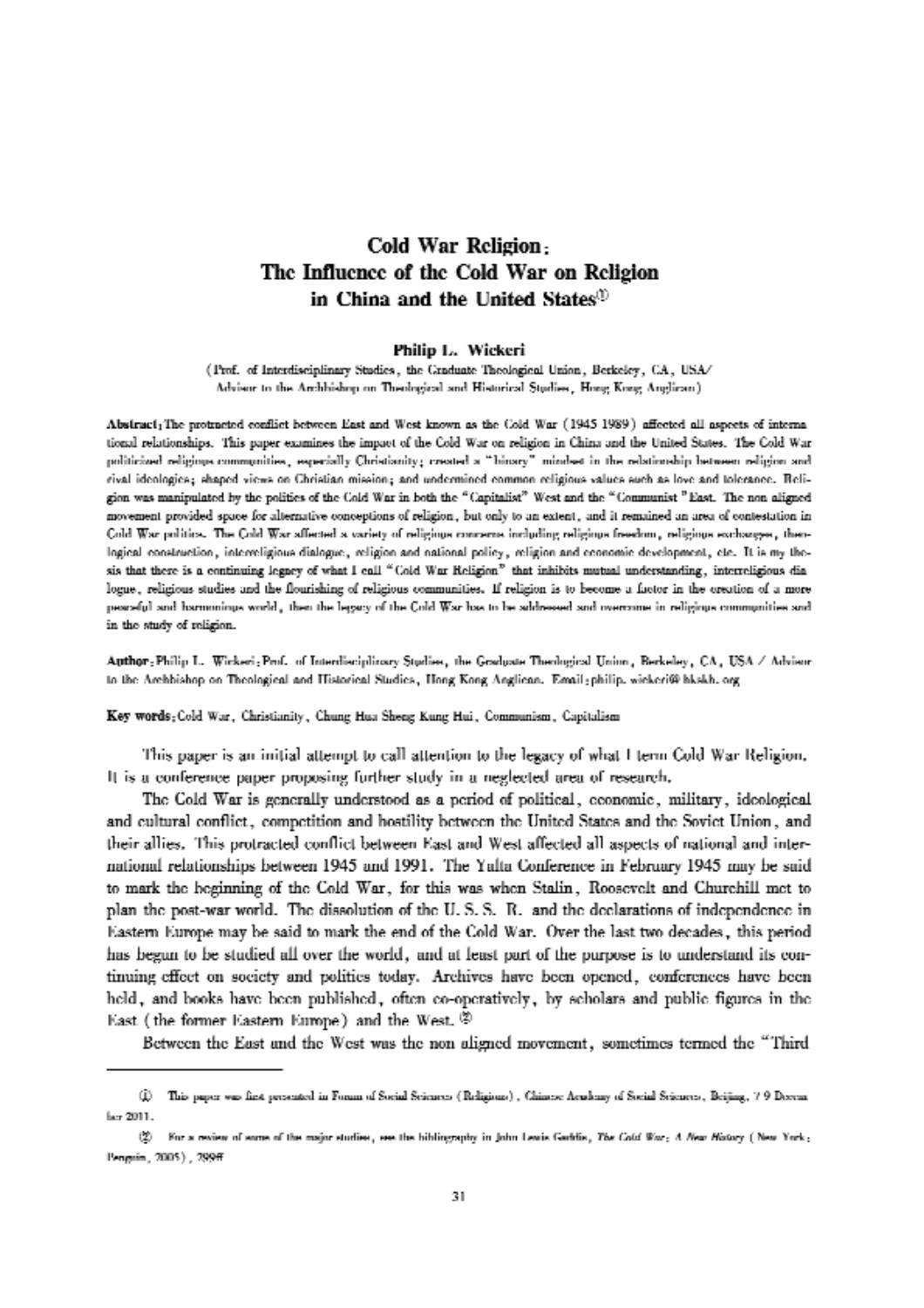World," and this was an important region for Cold War intervention, politically, militarily and culturally. ® The "First World" encompassed the powerful capitalist nations led by the United States; the " Second World" referred to the socialist countries of the Soviet Bloc; the " Third World" encompassed the non—aligned " underdeveloped" and "developing countries" in the rest of the world, including China. The idea of a non-aligned movement was symbolized by the Bandung (Indonesia) Conference of April 1955, hosted by President Sukarno. This conference was attended by Prime Minister Nehru of India and Prime Minister Zhou Enlai of China among other leaders in Africa and Asia and was the precursor of the Non-Aligned Movement (NAM). The Bandung conference affirmed the identity, role and cooperation of newly independent or liberated countries of Asia and Africa. The Conference made a major impact on life together of nations of Asia and Africa. The socalled " Bandung Spirit" had great influence in the region. But it was regarded with suspicion in the West, even in religious circles.

The major Cold War struggle was between the United States and the Soviet Union, but within third World, China was a central concern for each. China was in one sense part of the non-aligned movement, but because of its size and influence, it had a role of its own. The same could be said of India. China's involvement in the Cold War has been studied by scholars in the West, and by Chinese scholars based in China and in the West. The judgment of Andrew Nathan and Robert Rees on China in the Cold War is perceptive:

During the Cold War, China was the only major country that stood at the intersection of the two superpower camps, a target of influence and enmity for each.  $\circledast$ 

The Cold War clearly had an influence on culture. One of the earliest uses of the term " Cold War" was George 0rwell's reference in a newspaper article published in 1945. He described a world living with the threat of nuclear war in a "peace that is no peace," and thus a permanent "Cold War. "® From the very beginning, Cold War tensions were foreshadowed by this great British man of letters. Over the next decades, Cold War themes were reflected in all aspects of world culture; literature and film, television and the press, music and painting, religion and ideology.  $\circledast$ Cold War cultural themes in the East, the West and the non-aligned world stressed ideological conflict; the threat of nuclear annihilation; " godless communism" versus liberal democracy; patriotism and intolerance of "the other." In short, there was a particular "Cold War Culture" with definable characteristics, colored by contrasting contexts, but reflecting similar themes.

Religion was naturally one of the areas of culture and society affected by the Cold War. This essay is an exploratory study of the impact of the Cold War on religion and the study of religion, focusing on China and the United States. As such, it is an initial attempt to introduce what I term " Cold War Religion," a subject requiring much more attention in religious circles and among scholars.

I begin with a brief consideration of religion and the Cold War in general terms, with particular respect to the Cold War in Asia. I identify three key themes and some of the subject areas for what

 $\circledS$  Odd Arne Westad, The Global Cold War; Third World Interventions and the Making of Our Times (Cambridge; Cambridge University Press, 2007).

 $@$  quoted in Chen Jian, Man's China and the Cold War (Chapel Hill and Loudon; University of North Carolinn Press, 2001), 2.

 $@$  George Orwell, "You and the Atomic Bomb," October 19, 1845, The Tribune, cited in Till Geiger, Britain and the Ermonuic Problem of the Cold War (Surrey; Ashgate Publishing, 2004), 7.

 $\hat{y}$  Stephen J. Whitfield, The Culture of the Cold War, 2nd edition (Baltimore and London; Johns Hopkins University Press, 1996).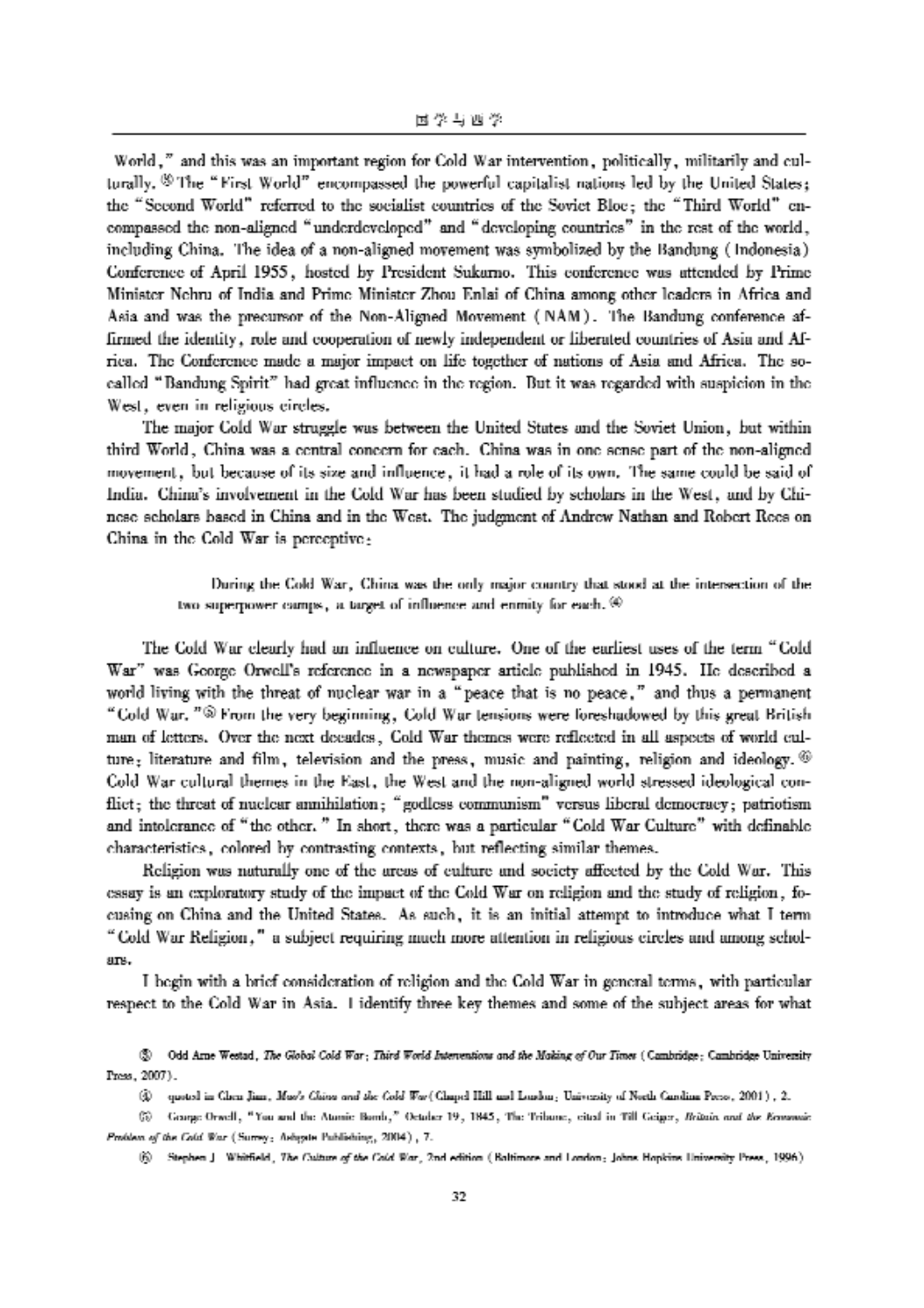I term " Cold War Religion," themes I will then use in a brief survey of religion and the Cold War in the United States and China, focusing on the 1950s. As a case study of the impact of the Cold War on religion, I then take up the separation of the Hong Kong Sheng Kung Hui from tlle Chung Hua Sheng Kung Hui (中华圣公会) in 1951. In a small way, the painfulness of this separation was to some extent lessened through the use of religion. In my conclusion, I speak briefly of the continuing legacy of Cold War interpretations of religion in China and the United States. Overcoming this legacy will take a concerted effort in addressing the questions that continue to obstruct religious tolerance and love.

### Themes and Subjects in the Study of Cold War Religion, with particular respect to Asia

The Cold War emphasized a permanent state of conflict that existed between Capitalists (the United States and its allies, the "First World") and Communists (the USSR and the Soviet Bloc, the "Second World"). The former saw itself as the liberal and democratic option, the latter as the progressive and revolutionary option. For the United States, the Soviet Bloc was seen as dictatorial, violent and repressive, for the Soviets, the United States was seen as exploitative, greedy and counter-revolutionary. There is truth in both the self-characterizations and the characterizations of the other, but this does not imply the moral equivalency between the two. What it does suggest is a state of permanent and irreconcilable opposition, which set forth a certain "binarism" or black and white dichotomy in cultural terms.  $\heartsuit$  With the rise of détente between the Soviet Bloc and the West beginning in the 1970s, overt hostilities were somewhat lessened, but binary opposition continued to shape religion, religious studies and views of religion in East and West

The importance of ideas and ideology in the perpetuation of the Cold War is now generally acknowledged. The Cold War was not only about oppositional interests, economic efliciency, military build-up and geopolitical rivalry; it was also about ideas, and I would argue beliefs, that moved people and shaped their societies. Religion, religious organizations, religious studies and religious ideas in this way become important windows on the Cold War. While the Cold War does not provide a comprehensive framework for studying religion or international religious relationships in the post-World War II period, it does provide one way of understanding and problematizing national and international religious developments, a perspective that has been neglected in the past.

I want to suggest that are at least three themes that should be included in the study of Cold War religion. These are, in effect, inter-related hypotheses that need to be tested, debated and refined. Each of these themes distorted religious ''values'' (a problematic term, to be sure) , and undermined common religious beliefs such as love and tolerance that might in other circumstances have had a greater impact on promoting dialogue and understanding.

> 1. The Cold War intensified the politicization of religion and religious studies. There is a always a political dimension to religious beliefs, and religion has been fruitfully studied in its political aspects for hundred of years. However, during the Cold War, religion and religious organizations were politicized in ways they had not been before. This led to polarization and division in religious communities. Religion was manipulated by rival ideological claims. International religious organizations became subjects of government serutiny; religious groups took stands on Cold War

<sup>@</sup> The term "hinarism" in loan [mpillarimd in pnsbenltminl theory, but <sup>1</sup> am using the term on <sup>a</sup> convenient way of indicating the reduction of pluralism and nuance into polar opposite oategories.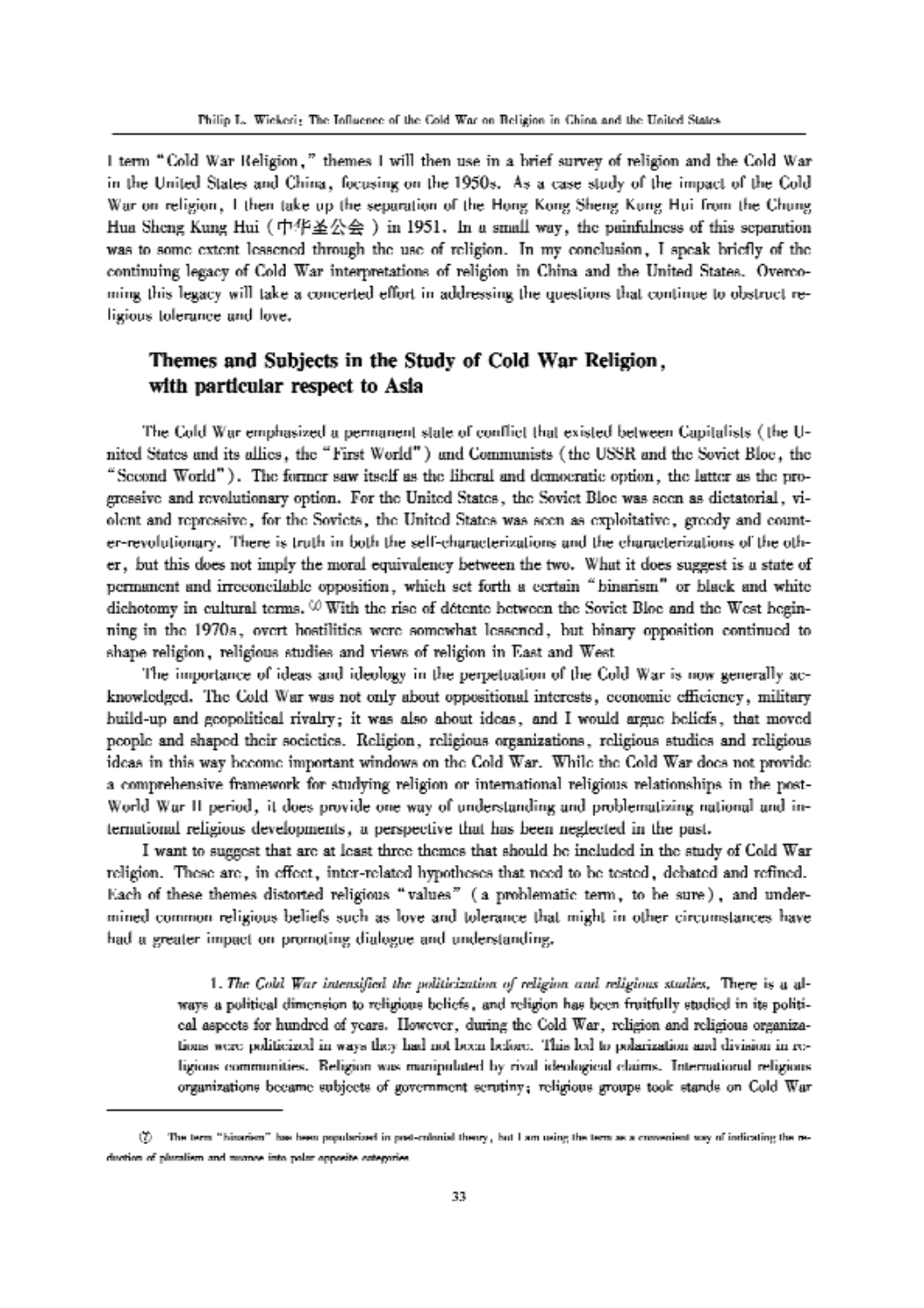politics; theologies were examined or developed according to their political implications; institutes for religious studies and religious (or area) studies programs were set up in many countries, often with political interests in mind. The politicization of religion during the Cold War resulted in a distortion of religious belief and practice.

2. Cold War "binarism" was reflected, intentionally and unintentionally, in religious attitudes and beliefs. While there are many sources of binary as opposed to pluralistic attitudes in systems of religious belief, the Cold War exacerbated the opposition of differences. In so doing, complex religious ideas were simplified and put to uses that were contrary to their origins. Thus, for many in the United States, to be Christian was to be anti-Communist, and Communists in the Soviet Bloc were almost by definition anti-religious. In China, religious bodies had to demonstrate they were "patriotic," while many churches in the United States became increasingly nationalistic. The terms were different, but categories of understanding were polarized: the spiritual versus material, good versus evil, black or white, right versus wrong. These categories became hardened during the Cold War, divided religious communities and undermined tolerance and openness to others in faith and love.

3. The Cold War decreased the space available for the open expression of religious ideas and practices. By space, I mean both physical space and psychological "space" in the sense of places for reflection upon non-binary and depoliticized religious ideas. The non-aligned movement was such a physical space, but it too became an area of contestation in Cold War Religion. The public sphere, especially the academy, was another such area of contestation. The reduction of religious space sometimes led to a reduction to the private sphere or to certain times and places. Although Cold War Religion decreased available space, it did not eliminate it, and the in-between places suggest hopeful areas in need of further study.

Bearing these three general themes in mind, let me turn to some of the subjects that will be important for the study of Cold War Religion, especially in Asia.

For universities and centers of religious studies, as well as for churches and religious communitics, international religious organizations, Western mission agencies, the Vatican, and the Orthodox World, the role of Christianity in the Cold War is part of a continuing history. My focus is on Christianity, for it is arguably the religion most immediately influenced by (as well as influencing) the Cold War. General themes include: Christian anti-Communism; pro-Communist Christianity; Christianity in the non-aligned movement; Vatican policies in socialist and former socialist countries; and the role of Orthodox churches in Asia. All of these have only recently begun to be studied, but attention has been mainly on Europe, and the major books in the field barely touch upon Asia.  $\%$  the focus has mainly been on Europe and the West. The international ecumenical study project, "The Christian World Community and the Cold War" has until recently had a largely European focus, but this may be changing.  $\circledast$ 

There is no part of the world where the Cold War had a greater impact on religion than Asia. The Chinese War of Liberation and its aftermath; the artificial separation of Taiwan from Mainland China; the Korean and Vietnam conflicts; the Bandung meeting of non-aligned nations are just the

(§) Owen Chadwick, The Christian Church in the Cold War (London; Penguin Books, 1993) and Diane Kirby, ed. Religion and the Cold War (New York: Palgrave MacMillan, 2003). The latter is part of the Cold War History Series, and of the nineteen edited volumes, not one of them deals with Asia.

(9) The project is spansored by the Latheran World Federation, with support coming from the World Council of Churches and some member churches. There is a small secretariat in Kinland. It has a history of five years, and there has held workshops in Sweden, the United States and, this post September, in Bratislava, Slovakia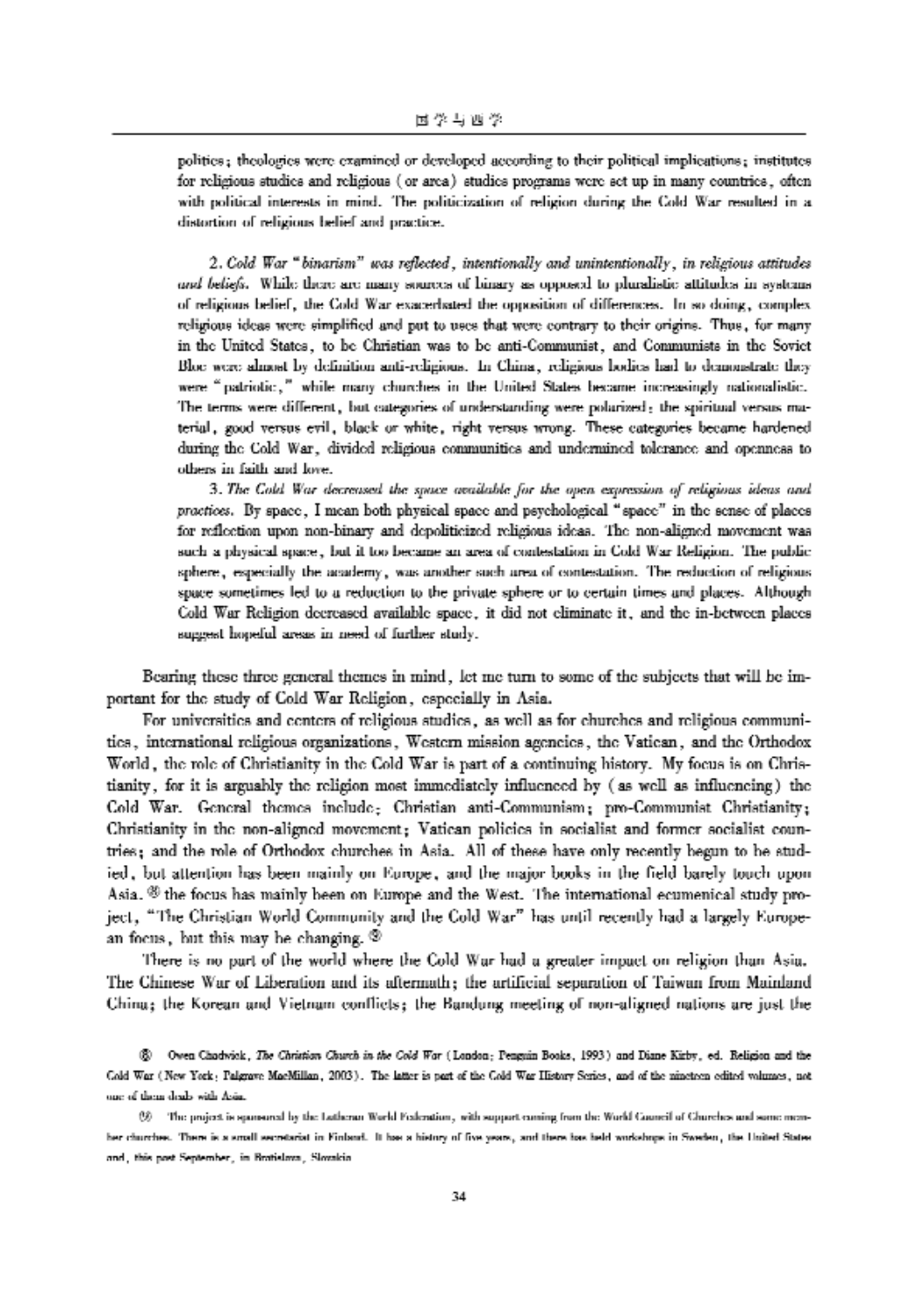most immediate events that come to mind. The Cold War aflected Buddhism, Christianity, Hinduism and other religions of Asia, not only in relationship to these events, but in the ways in which the religions developed in Asian societies. But Christianity, the dominant religion in both the former Soviet Union and in the United States, was more central to what I am terming Cold War Religion.

What follows is a list of six subject areas that will have to he considered in any study of Cold War Religion;

> 1.1 The Departure of Christian Missionaries from China. The departure of all Protestant and Catholic Missionaries from China was a defining event for Christian Churches in the early Cold war period. ® It affected church-state relations in Asia and the West; it led to a redefinition of church mission policies all over the world; and it ultimately resulted in a decline of Western missionaries in Asia. Although much historical work has heen done on this period, very little analysis has been done on the relationship between the depanure of missionaries from China and the Cold War, including the influence of former missionaries in the United States and other countries; the effects on churches in the United States and China; and the impact on the foreign policies of those two countries.

> 1.2 Vatican Relations with Churches of Asia During the Cold War. Vatican perceptions of political developments in other parts of the world were shaped in the post war period hy the changes in Eastern Europe.  $\Phi$  This in turn had an impact on the rise of Communist governments in Asia (in Mongolia, China, Korea and Vietnam) and the rivalry between the United States and the Soviet Bloc, with the Vatican strongly supporting Us policies and perspectives. Vatican—china relationships were broken off in the 1950s, and there has been no normalization to this day. In addition, Roman Catholic politics has had an impact on cross—straits relationships ior the past six decades.

> 1.3 The Korean War. The Korean War, like the Vietnam War, was in the eyes of Asian people an American War. Christianity in the US and in South Korea developed a strong anti-Communist perspective during the war, and Chinese and North Korean politics developed an Antichnstian (or Anti-American christian) perspective. The departure or American missionaries iron North Korea, which had been the center of the missionary effort, should be compared to the departure of missionaries from China. The Cold War has not ended on the Korean peninsula, and this is reilected in rehgious understandings on all sides, especially in the christian churches.

> 1.4 The Non-Aligned Movement and the "Christian" Third Way. An earlier generation of Third World Christian leadership pointed to Bandung as giving impetus to a new prophetic Christian leadership, especially in Asia. chinese christian leaders such as T. c. chao and K. H. Ting were often included among these. However, Asian chiistians outside of china generally sided with the West in the cold War, although there were also prophetic Asian voices calling for re-

(i) Returned missionaries in English-speaking countries, and especially the United States, wrote hundreds of books and articles on their departure from China. One hook which revealed deep insight into the long-term significance of the changes this hemlded for China and the West was David M. Patou, Christian Mirsiwa and the Judgment of God, 2nd ed (Craud Rapids, Eenhmann, 1996). The hook was first published in 1953.

(1) As early as 1849, the Roman Catholic Church was describing Marxian Communism as the Anti-Christ, see the encyclical of Pope Pius IX Nortir et Nobianum (Deoemher 8, 1849).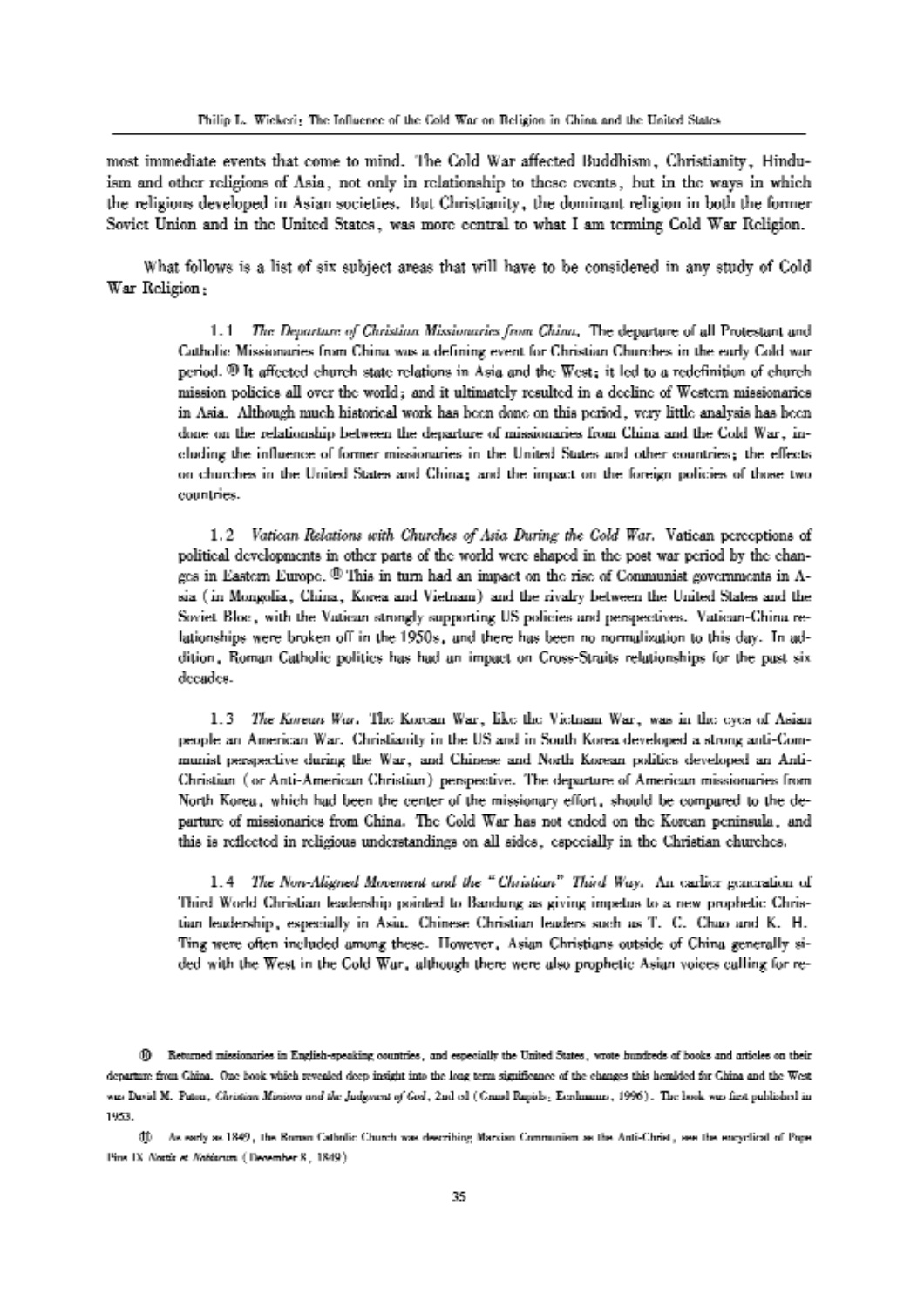sistance against the West, and support for China. @

1.5 Christian-Marxist Dialogue in Asia. The Christian-Marxist dialogue began in a divided Europe in the 1960s, but Asian Christians participated in the dialogue explicitly and implicitly. Christians from the Soviet Bloe helped to initiate the dialogue. Christians from the West were involved, some as militantly anti-Communist and others as outspoken supporters of the Chinese Revolution and movements of liberation in the 1960s and 70s. In Korea, India the Philippines and elsewhere, Asian Christians developed their own forms of Liberation Theology, which involved an internal Christian-Marxist dialogue, developing theologies that challenged the First World, even though they did not have the support of Asian Churches. These developments need to be re-evaluated, noting their contributions and limitations, in the effort to move beyond Cold War Religion.

1.6 The World Council of Churches as a Forum for Cold War Debates, From its inception in 1948, the WCC served as a forum for debates between East and West. <sup>®</sup> This is also true of some of the other Christian world communions, but to a leaser extent. Initially, the WCC seemed to side with the West, the key example being its endorsement of the United States (and United Nations) position at the time of the Korean War. By the late 1950s, the WCC was no longer taking consistently "pro-Western positions", although certain departments continued to be subject to outside political influence. In subsequent decades, the WCC increasingly played a mediating and dialogical role, calling for mutual understanding and tolerance.

This list is not intended to be exhaustive, but it includes most of the hig subjects, especially those involving China. Here, I have briefly described each of these areas of interest, with the intent of encouraging further research on Cold War Religion, especially Christianity.

### Cold War Religion in the United States and in China

In both the United States and China, the politics of the Cold War, and the intractable (binary) opposition between Communism and Liberal Democracy, politicized religion and reduced the space for the free expression of religious ideas and beliefs. In a recent paper, Swedish Bishop Jonas , Jonson has written that the Chinese criticism of Christianity in the West during the Cold War period should more accurately be characterized as criticism of American Christianity. I think he is correct. Arguably, Christianity became more polarized in the United States during the 1950s than in most parts of Western Europe. In this section, therefore, I limit my discussion to Cold War Christianity in the United States and China. My brief discussion is focused on the 1950s, and I am painting the picture in broad strokes to reflect the tenor of the times.

The Cold War was in some ways a religious war, according to historian William Imboden, especially in the United States. Presidents Truman and Eisenhower believed that human rights and freedom were endowed by God, that God had called them to uphold American values and that Communism, whether in the Soviet Bloc or in China, was evil because of its atheism and restriction of religion. Imboden presents an insightful account of how mainline Protestant theology not only pro-

 $|\psi\rangle$  Ninus Kody, "Churches and the Cobl War; A Third World Perspective with Special Reference to Asia," conference paper, 2011, 13рр.

<sup>(3)</sup> John C. Bennett and Paul Aboscht, "Cold War," in Dictionary of the Konvenient Morement, ed. Nicolas Looky, et. al. (Geneva; WCC Publications, 2002.), 212-214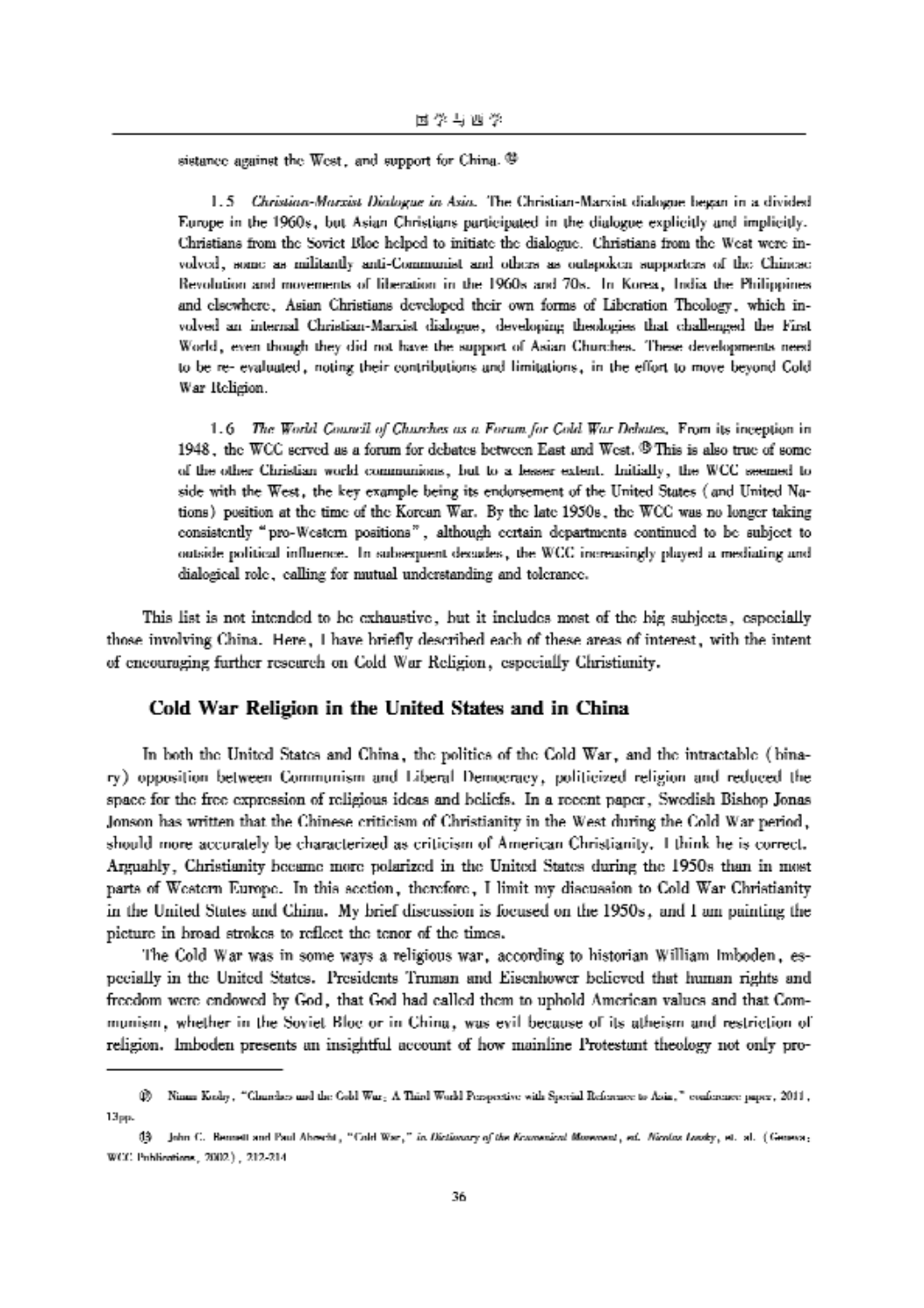vided the rhetoric but also helped shape the substance of American Cold War under both Truman and Eisenhower.

> The ostensibly secular Cold Warriors became unlikely theologians presenting a new kind of civil religion that was nothing less than a diplomatic theology of containment. This innovative faith arose not in the churches but in the White House itself. . .They formulated a spiritual theology that provided both a "cause" justifying the Cold War and an "instrument" for winning it. <sup>®</sup>

in this way, the binary opposition hr the United States pitted Communism not only against capitalism, but against Christianity. In this way, the United States, a "Christian country," became the self-professed defender and protector of Christianity and religious freedom around the world. Any challenge to the United States was seen as a challenge to Christianity itself. The Korean War exacerbated all of this, and for the majority of American Christians, it deepened their faith-based criticism of China, especially after the departure of the missionaries.

Many of the former missionaries on the China mainland went to Taiwan (and to Hong Kong and other parts of Asia), where they helped shore up opposition to the newly established people's Republic of China. ® The activity of former China missionaries, in Taiwan, Hong Kong and Southeast Asia has barely been studied, but it is an important area for further understanding of Cold War Christianity during this period.

This challenge of Communism was cast in theological as well as political terms. And so, in September 1957 , Billy Graham could write,

> My own theory about Communism is that it is masterminded by Satan. . . I think there is no other explanation for the tremendous gains of Communism in which they seem to outwit us at every turn, unless they have supernatural power and wisdom and intelligence given to them. <sup>49</sup>

In the 1950s, with the sharp post-war rise in religious affiliation, mainline Protestantism reached its peak of influence. Anti—Communist "MaCarthyism" polarized American politics and contributed to the politicization of American Christianity. Many former China missionaries became involved in American politics and their helped shore up support for the Republic of China on Taiwan. The so-called "China Lobby," led by former Presbyterian missionary Water Judd, was an overt expression of the political and religious Anti-Communism. ® The religious aspects of the "China Lobby" are especially in need of further study. China had become a focus of Cold War Religion in the United States.

Protestant Christianity became closely identified with American nationalism in the 19505. In order to demonstrate that America was a " Christian country," the separation of Church and State notwithstanding, the phrase " one nation under God" was inserted into Pledge of Allegiance. The

GQ William Imboden, Religion and American Foreign Policy, 1945-1960; The Soul of Containment (Cambridge; Cambridge University Press, 2008), 102-3

 $\circledR$  Many former missionaries and Chinese Christians from the mainland went to Hong Kong and Taiwan after 1951. In Taiwan, Roman Gatholics, Intherans and Metholists tended to support the Gronningdang.

<sup>®</sup> Whitfield, 11.. Cuhue ufthe Cold War, 31. Tu he nana l.l.reRev. Gmlmm, he began In modify his ideas in the 19705, aaa laeaiaie increasingly less political in later years. Even though he changed his mind, it is certainly not the case that all his followers did.

<sup>(1)</sup> Ross Y. Koen, The China Lobby in American Politics (New York; Harper and Row, 1974).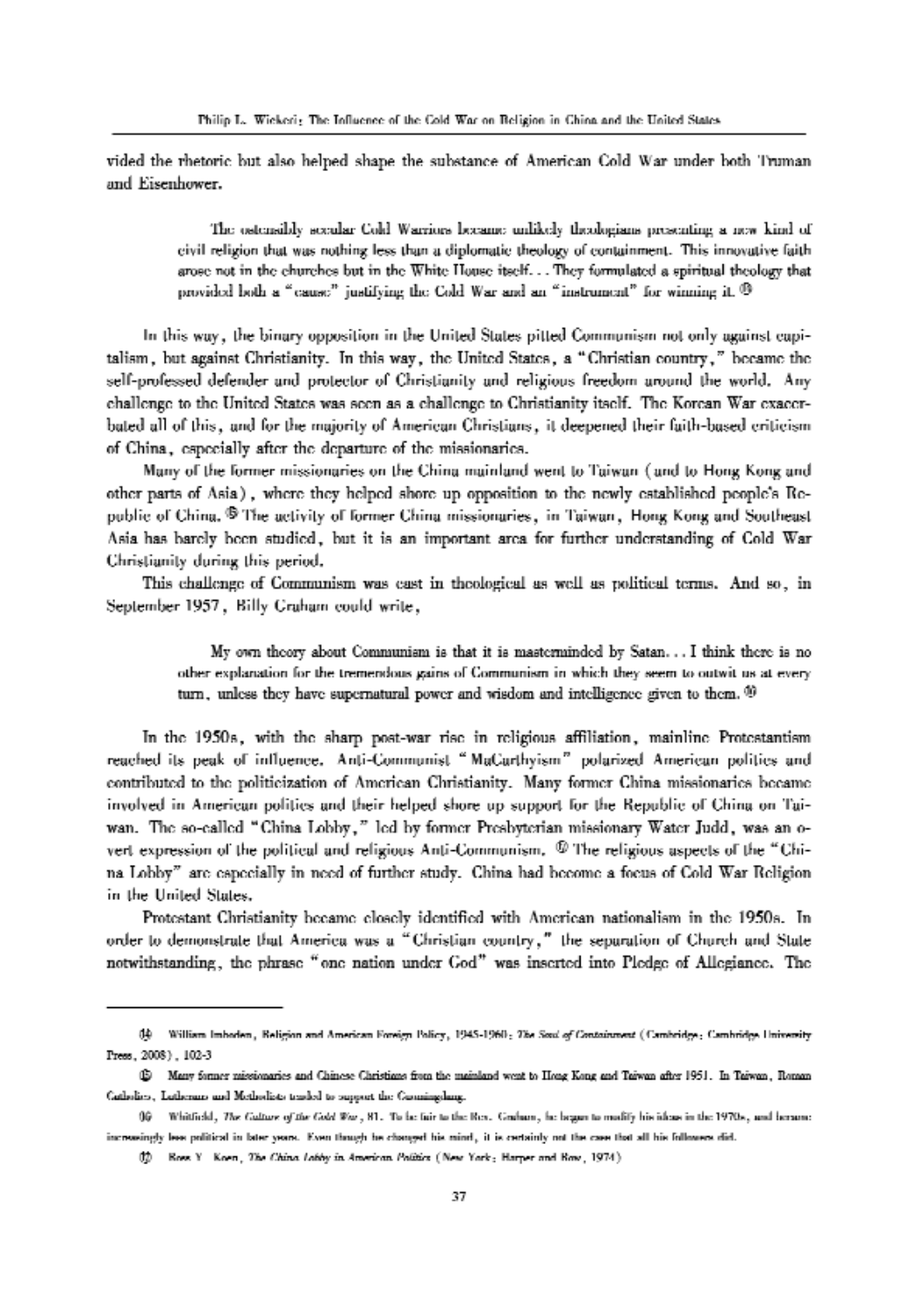Congressional bill authorizing this change was signed into law on Flag Day, June 14 , 1954. ® This was to distinguish American nationalism from the nationalism of the Soviet Bloc. Two years later, Congress made "In God we Trust" the oflicial motto of the United States, with similar intent.

There were significant dissenting voices in the United States, in the churches and among theologians, so the diminished space for prophetic religious expression was not completely eliminated. Also, by the 1960s, the politicization of American religion had begun to wane, and some churches began speaking out against the manipulation of Christianity by Cold War politics. Still, most American the churches had already been politicized in Cold War terms, and for many of the more conservative denominations, this politicization has continued.

The situation of Christianity in China in the early 1950s was very different, and Cold War politics were secondary to consolidating the new government. The reduction of space and the politicization of religious communities was also much more intense, especially after the outbrealr of the Korean War. Chinese Christians had to demonstrate that they were patriotic, and a Cold War " binarism" of religious beliefs and attitudes emerged. Although the contexts were vastly different, the effects on Christianity were in some ways comparable.

I have written elsewhere about Chinese Christianity in the early 1950s, and there is no need to repeat what I have said there. <sup>09</sup> But by way of comparison with the United States, it is important to indicate some elements in the Chinese version of what I am calling Cold War Religion. In 1951 , Y. T. Wu and others drafted the "Christian Manifesto" which expressed support for the new govemment and its effort "to build an independent, democratic, peaceable, unified, prosperous and powerful New China" in which Christians would be required to be independent and free from overseas support and control. @ They then began a campaign for signatures in support of the " Manifesto" in the churches. The statement itself was published on the front page of people's Daily, showing government endorsement and encouraging Christians to support the ideas of the manifesto.

After the outbreak of the Korean War, the government intensified its criticism of the churches' dependence on foreign funds and personnel, but more direct action was called for. President Truman had frozen all Chinese assets in the United States in December, and the Chinese government responded in kind by cutting off overseas funding for the churches, universities, American companies and other Western assets in China. This decision was presented to the 151 church leaders at their meeting in Beijing in April, 1951. There would no longer be foreign interference in the work of the Chinese churches. By this time, most of the missionaries had already left China, and the churches were in the hands of Chinese Christian leaders themselves. The Chinese Christian Three-Self Patriotic Movement (TSPM) Preparatory Committee was organized at this same meeting, led by Y. T. Wu and twenty-five other Christian leaders. It was based in Shanghai and staffed by former YM and YWCA workers. This committee was the key structure for the political involvement of Chi-

<sup>08</sup> Whitfield, The Culture of the Cold War, 89.

<sup>09</sup> Philip 1. Wicken, "Contested Legacy; The Formative Years of the Chinese Christian Three Self-Patriotic Movement of the Protestant Churches of China, 1950-1954," Studies in Christianity in Chinese sium, ed. Lau Chinguing and Wu Xiamin (Hong Kong; Centre for the Study of Religion and Chinese Society, the Chinese University of Kong Knng, 2010), 55-71.

 $20$  For my earlier discussions of "The Christian Manifesta," see Philip 1. Wickeri, Saeking the Gromony Ground: Pmteunat Christianity, the Time Self-Morement and China's Holted Fmat (Maryknnll; Orhis Burks, 1988), 127-133 and Philip L. Wickeri, Remmaruating Christianity in China; K. H. Ting and the Chinese Church (Marylanoll: Ochis Books, 2007), 98, 103.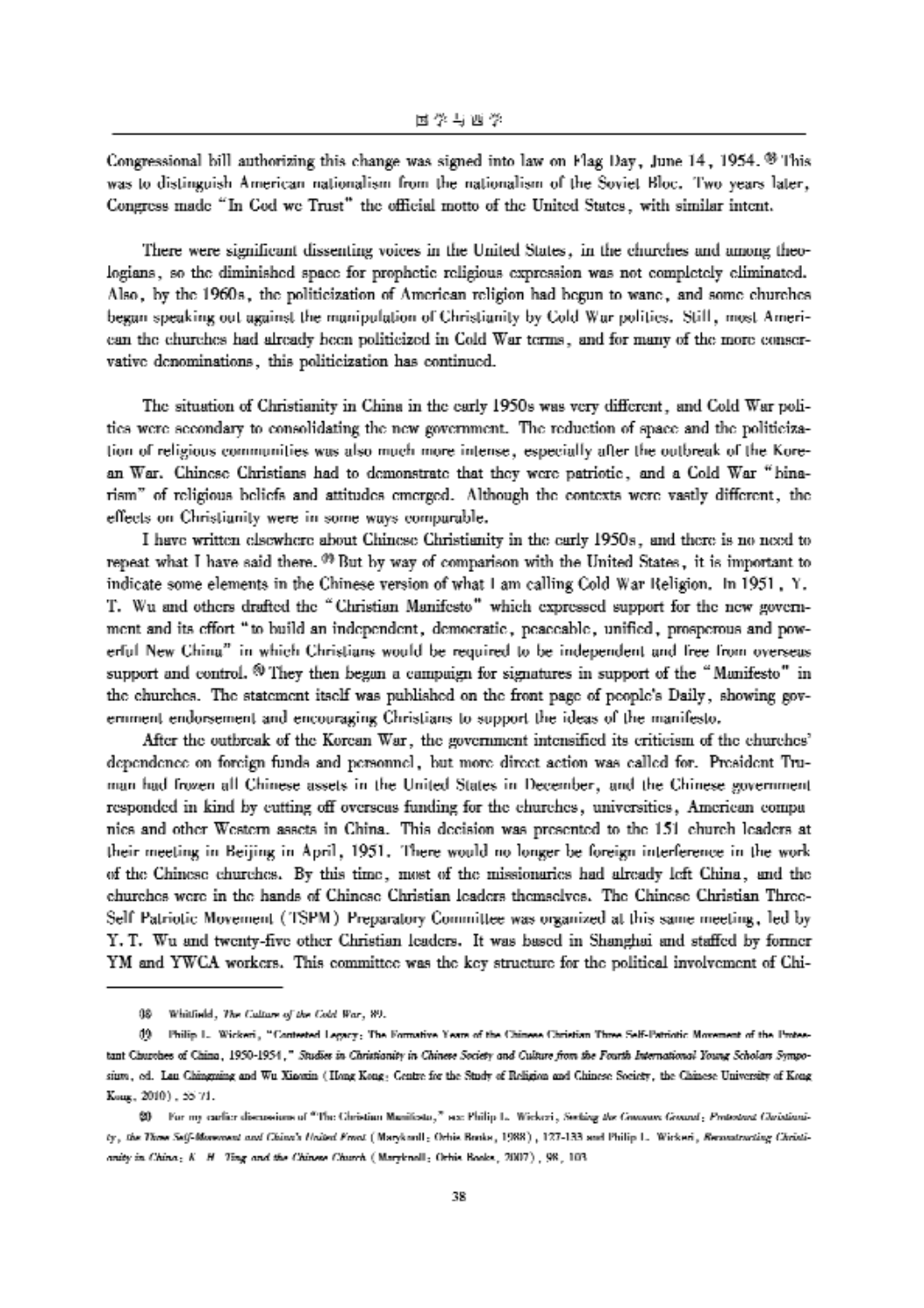nese Protestants until the First National Christian Conference in 1954.

One of the first tasks of the TSPM was to oversee the "Denunciation Movement" that was launched to sever the connection between Christianity and imperialism beginning in the spring of 1951.  $\%$  It is clear that the Party and the government urged the initiation of the movement.  $\%$  Unlike other mass movements of the early 1950s, in the campaign to denounce missionaries, Chinese church leaders and other Christian institutions was conducted by Christians, although in many cities and towns beyond Shanghai, it was initiated or directed by government officials. The course of the movement was similar to other mass movements of the time. For fifteen months, denunciation meetings were held in churches and public places all across China.

The movements in the early years of the TSPM may be analyzed using the three characteristics Ihave indicated for Cold War Religion. While the situation was vastly different in the United States, the categories and at times the terminology used was similar. I am not suggesting that the Cold War explains everything about religion in this period, but it helps us understand the different ways in which a Cold War culture shaped both national and international religious relationships in the United States as well as China.

## The Separation of "The Diocese of Hong Kong and Macao" from the Chung Hua Sheng Kong Hui

The Cold War had an influence on all aspects of world Christianity in the early 1950s, but this did not mean that everything was politicized and what I would call "binarized" all the time. There was a push back from the churches to play down the political, retain their religious identities and continue to function as ecclesial bodies. What follows is an example of this in the case of the relationship between the Anglican Church in Hong Kong and the mainland. The fact that the Church involved was primarily related to England in the Chinese territory of Hong Kong was a key factor in the way in which the situation was handled. (This is part of a much larger study I am working on dealing with the history of the Anglican-Episcopal tradition in China. ) I focus here on the Sheng Kung Hui, but in fact all Protestant denominations in Hong Kong, not to mention the Roman Catholic Church, were shaped by the Cold War in Asia.

The separation of " The Diocese of Hong Kong and Macau" from the Chung Hua Sheng Kung Hui (中华圣公会 CHSKH) in 1951 was part of the more general change in the policy of the newly established government of the people's Republic of China vis-a-vis religion in general, and foreign religious bodies in particular. This policy was influenced by the outbreak of the Korea War and efforts to consolidate the new government, as noted above. This separation was naturally related to the politics of the Chinese Revolution, but it was also shaped by the Cold War

<sup>2</sup>2: On the "Denunciation Movement" for this and what follows see Seeking the Common Cround, 134 139, and supplemented by 邢橋 增 Xinf Fuzeng. "打掃房子-1951 年的基督教控訴這動 Dasse langsi -1951 niun de jidujian kongsu yundung" (Clean the house - The Christian Movement of Indictment in 1951) , in 邢巫增 Xinf Fuoeng, 某督教在中國的失敗? -中國共產運動與其督教史諭 Jidajivo zni zhoeggao de shibai - Zhongguo gongchan yundong yu Jidujiao shi lun(The Fail of Chreitianity in China - A Review on the History of Communist Movement and Christianity) (脊港 Xianggang;道風書社 Daofeng shushe,2008) 。

<sup>®</sup> See for example, "幽於解放初期至1956 年國內護民族宗教工作解現是非關鍵的資料 Caanyu jiefang ebuqi zhi 1956 nian guonei han minzu zongjiao gongzuo luxian shifei wenti de ziliao" (Materials on the Question of Right and Wrong in Religious Work among Han Chimeer, from the early years of Liberation to 1956). Copy of hundwritten manuscript, circa 1989. 21pp. Also, 歷廣式 Luo Guangwu 编著, 新中 國宗教工作大事提案 Kie zhongguo zongjiao gongzuo dashi gallan, 1949-1999 (An Oversien of Major Kents in Religious Wark in New China, 1949 - 1999) (北京 Beijing: 苹文出版社 Hunwen ohubanshe, 2001).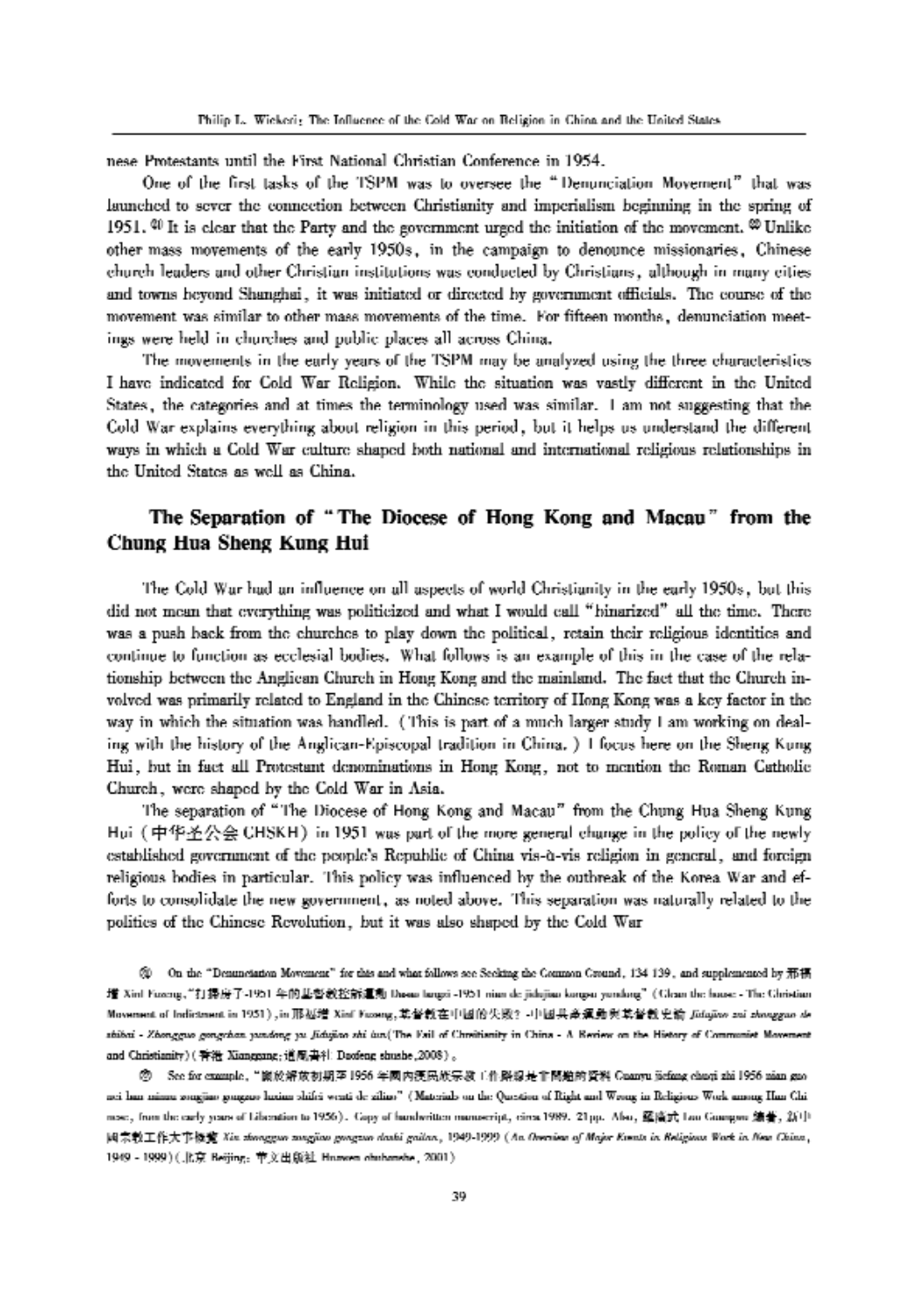In December, 1950, seven months after the outbreak of the Korean War, the State Administrative Council (SAC) of the people's Republic of China issued a ten point document entitled; " Regulations Coveming the Registration of All Cultural, Educational and Relief and Religious Organizations Receiving Foreign Financial Assistance and Managed with Foreign Funds. "@ The stipulations in these policies would of course apply to the CHSKH, which was dependent on foreign funding. In the then Diocese of South China, which included Hong Kong and Guangdong, all salaries and other subsidies were paid by funds under the authority of the Bishop of Victoria, R. 0. Hall.

In April, 1951, the SAC invited 151 Protestant leaders to Beijing, and issued a new set of regulations , "Methods for Dealing with Christian Organizations Receiving Financial Assistance from America. "® These went further than before, calling for an immediate severance of relationships between Chinese churches and overseas mission boards, but insofar as they were aimed at Americanfunded organizations, they would not be directly related to the work of the Diocese of South China. Nevertheless, a number of CHSKH bishops were at this meeting, and the new regulations would have an immediate affect on the CHSKH, its dioceses and organizations.

On May 13, 1951, Bishop Murong Xian (慕容贤) sent a letter to his friend, the Revd. Chung Laap Yan ( $\mathcal{W}(\neg \chi)$ ), Secretary of the Standing Committee of the Synod, informing him of the instructions he had received from a Mr. Law Wah, a government official.  $\mathfrak{S}$  This is an extremely important document, only recently rediscovered, and it spells out most clearly the reasons for and methods of the separation of Hong Kong from the CHSKH. Although it is informal, this is the letter that says most about the separation, and in hard copy, it has comments by Bishop Hall in the margins.

In the letter, Bishop Murong writes that "the church should in the shortest possible time break all relationship with Hong Kong," that "Bishop Hall should tender his resignation to the House of Bishops of the CHSKH in order to save trouble in the House of Bishops and in the Diocese of South China, " and various other matters, mostly dealing with funds and finance. The various stipulations should be settled before July, 1951. Toward the end of the letter, Bishop Murong writes in a very moving way about his love for the church and Bishop Hall;

> <sup>1</sup> can sepsrsre from Hong Kong and the church work can be ieoigsuiseii, but my spirit towards Bishop Hall could never be separated. This promise I repeat again before God that though the Government authority strongly urged me not to see Bishop Hall again, it is possible in the church organization, but it is impossible in personal spirit. Every morning I pray for Bishop Hall in my private devotion , for over ten years. No matter in whatever environment, I will continue to do so. And I also hope that Bishop Hall will also find sometime to pray for me daily, so in spirit we have intimate communion. I have a lot of things which I would like to talk to Bishop Hall, but in my lroublous mind, I could not stop my tears and could therefore write no more. Though I could write our my opinions, but I could not send out my endless tears to Bishop Hall. I pray God

 $\heartsuit$  - An English version of the text was promulgated by the New China News Agency, reprinted in Documents of the Three-Seff. Movement (New York: Far Eastern Office of the NCCCUSA, 1963), pp. 22-24. Also ees 羅廣武 Luo Googso 總署, 新中國宗教工作大事概覧 Xist rhongguo zangitao gangzuo darhi gailan, 1949-1999 (An Overview of Major Events in Religiour Work in New China, 1949 - 1999) (北京 Beijing; 声义出版社 Huawen ehubanshe, 2001).

<sup>@</sup> 天风 Tiongleng 262 - 263 (May 8th, 1951), 202.

 $\otimes$  Memo and Letter from Bishop Mu Yung In to the Revd. Chung Yan Laup, May 13, 1951, Hong Kong Public Romuis Office, HRMS 96-1-29. 3pp. The translation of the fetter is marked CONFIDENTIAL and there is a rote to SKL (Shin Keung Lee, 李兆卷) initialed ROH saying the letter should he preserved as an historical document. I have not heen able to find the Chinese original of the letter and I do not lsnaw if it exists.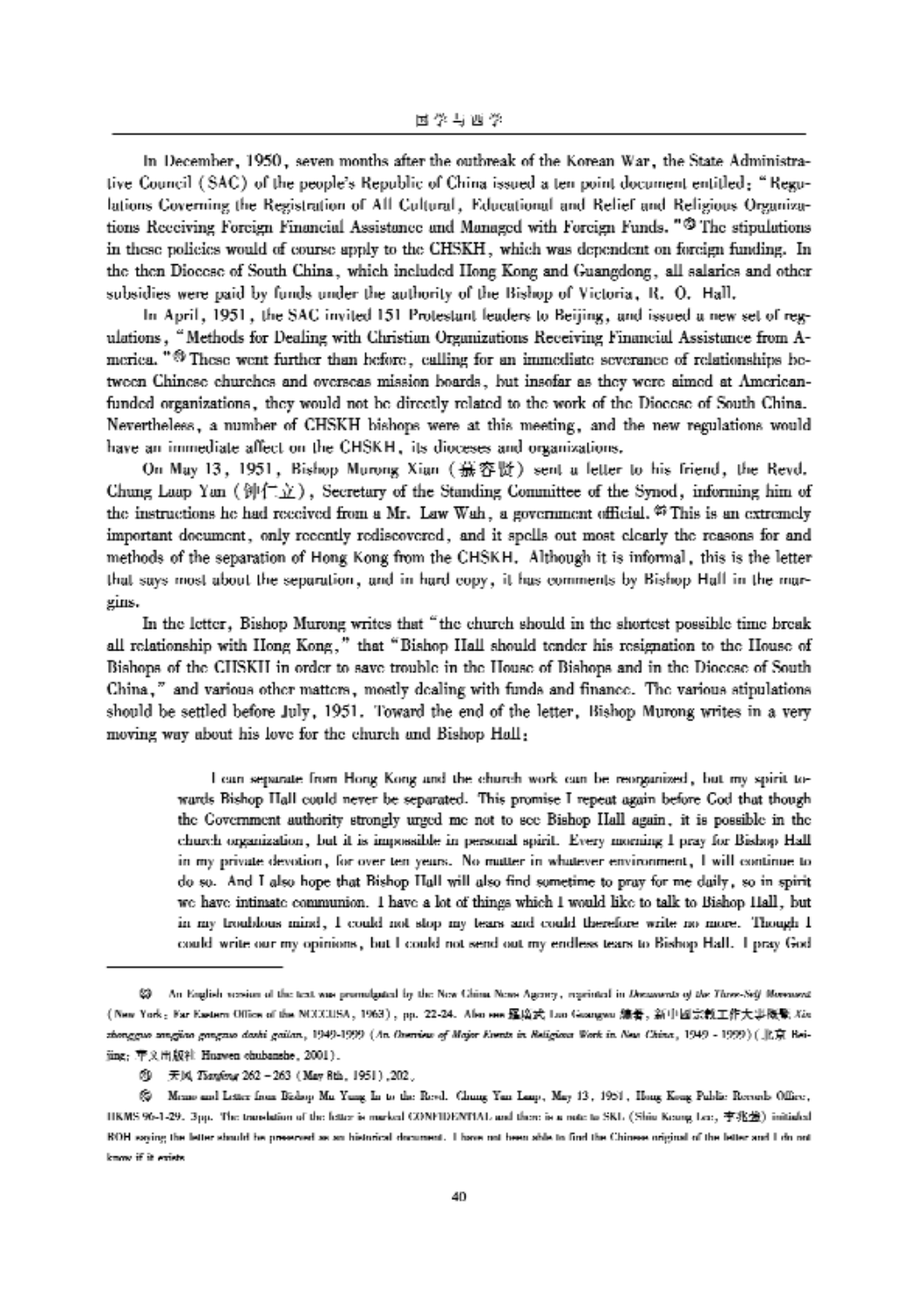would bless you and our fellow-workers with health and happiness.

This account shows that not everything was reduced to politics, and that need not be binarized and that religious relationships could transcend the politics of the Cold War.

On July 6, a Joint Meeting of the Bishops of in Shanghai (which Bishop Hall did not attend) and the Standing Committee of the CHSKH agreed to the proposals put forth by Bishop Murong and the resultant decisions of the Synod that were made in Hong Kong. On July 7, Bishop Hall received a formal letter from the Standing Committee of the CHSKH, turning over all jurisdiction for the Church in Hong Kong to Bishop Hall. <sup> $\otimes$ </sup> Around the same time Ta Kung Pao, a pro China news paper in Hong Kong carried a report on the separation of Hong Kong from the Chung Hua Sheng Kung Hui, but this did not indicate anything about the ecclesial processes that were at work.  $\varnothing$ 

On July 8, the Standing Committee of the newly established Synod announced the separation of Hong Kong and Macau from the Diocese of South China with immediate effect. It also called for a meeting of the 20<sup>th</sup> Diocesan Synod from August 6 - 9, 1951. I do not know if there was other communications between Bishop Hall and the CHSKH beyond this. It is not clear from the evidence we have whether Bishop Hall ever formally resigned from the House of Bishops, although we must assume that he did, de facto if not de jure. <sup>23</sup>

At the 20<sup>th</sup> Diocesan Synod, two resolutions were passed

1. That the Chinese name of the dioecse shall be the Hongkong-Macao dioecse of the Sheng Kung Hui;

2. That this Synod petitions His Crace, the Archbishop of Canterbury, in his Capacity as Chairman of the International Anglican Communion (Sheng Kung Hui) to supply the Metropolitical functions prescribed in the Constitution and Canons of the Chung Hua Sheng Kung Hui acting as Trustee for the sameConstitution and Canons.

It should be noted that in the letter to Archbishop Geoffrey Fisher, the request to serve as Trustee was made to him in his capacity as Chairman of the worldwide Anglican Communion, not as Primate of All England. In his reply to Bishop Hall, the Archbishop consented to the request that he serve as trustee. He indicated that the new diocese was detached "for the time being" and that he would be guided in his Metropolitical functions by the Constitution and Canons of the Chung Hua Sheng Kung Hui, as he prayed for the Church in China.

And so, the Diocese of Hong Kong and Macau came into being. It was a political necessity, but done with a concern for proper Anglican order and religious sensibilities. It should also be noted that Bishop Hall indicated that the HKSKH would temporarily withdraw as part of the CHSKH, im-

第一港奥聖公會月刊 GangSur shenggunghui yuckun.1 ;3 (July 15th., 1951 年7) ,1,I have not been able to locate the letter mentioned here. More importantly, I have seen no record of the July 6 meeting in Shanghai mentioned here.

幼 大公報 Dagmghan(Aug. 5th, 1951).

<sup>50</sup> Bishop Hall was very sympathetic to New China, but this did not prevent his being criticized by the government in the early years of the PRG. One of the reasons for the eriticism of Chinese Theologian T. G. Chao in the early 1950s was his relationship with Bishop Hall. Ac eveling to Wu Zeager (sun of TSPM Leaker Y. T. Wu),"他 (赵默定)的問題似乎是和香港聖公會會督何明華的關係,基督教立場和《用 爱心建立围契》 "吉。" 禁的聖職是何明華所接立。又培任反動的世界基督教協進合的副主席、普國主義代理人即由此而來。 头宗素 Wu Zongyu, "藕花有意。 瘟水無情。我所知道的父親 Hualun yauyi , limshui wuqing, Wo de fuqin Wu Yanang" (The Bower jumps to its mmanos while water does not echo the affection of drifting water; My fother whom I knew), June 2010,  $27<sub>2</sub>$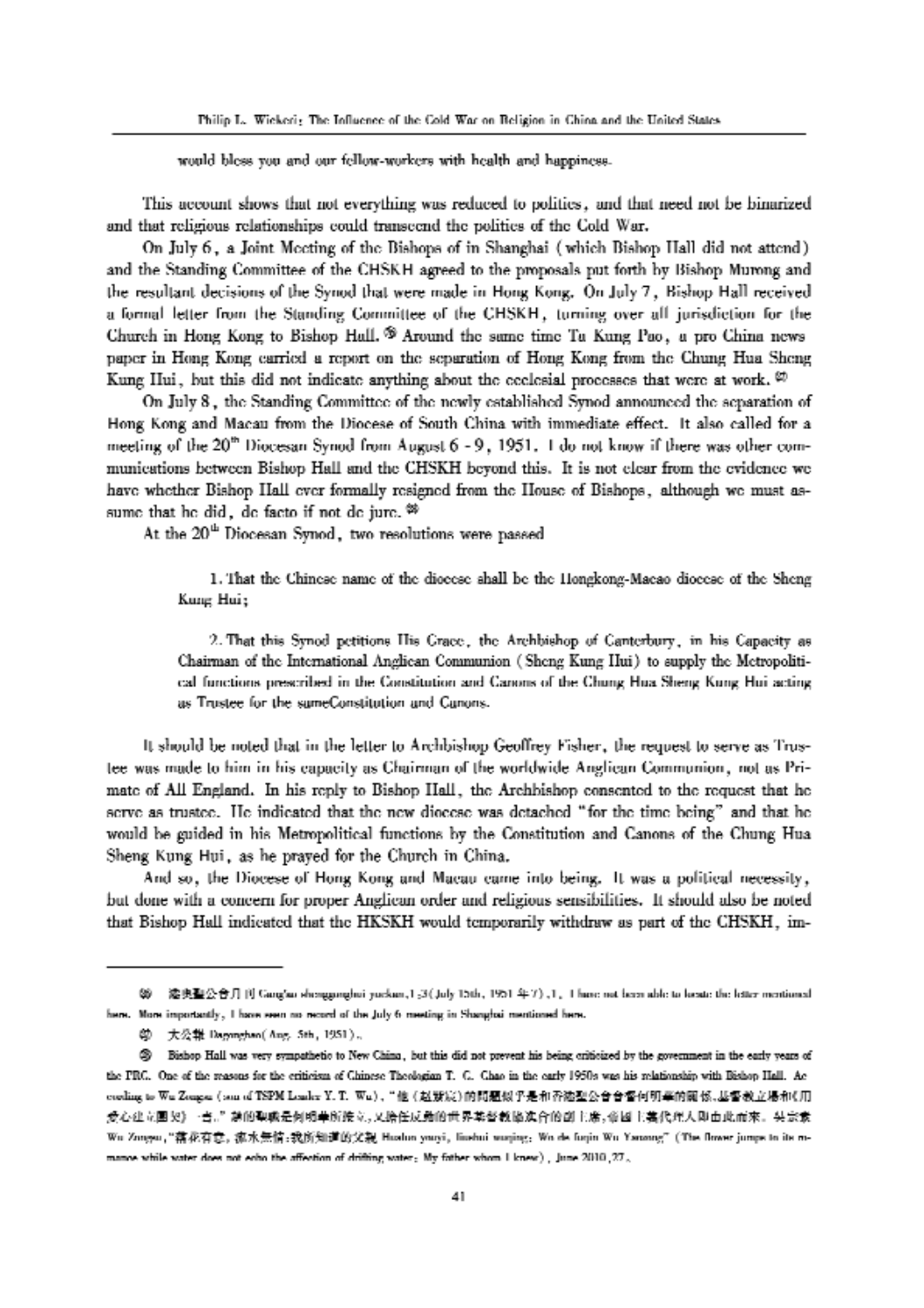plying that in one way, it was still, in spirit, part of the one church in China. @

### In summary, we may say the following;

In 1951, the Standing Committee of the CHSKH, acting on behalf of the General Synod, petitioned the House of Bishops to create a new diocese of " South China" within the jurisdiction of the peoples Republic of China, and to allow a new "Diocese of Hong Kong and Macau" to become a detached diocese, faithful in its order and worship to the Canons and Constitutions of the CHSKH (another indication that in spirit the HKSKH and CHSKH were still one church). A Joint Meeting of the Bishops of in Shanghai and the Standing Committee of the CHSKH agreed to this proposal. The Standing Committee of the HKSKH Synod accepted the separation of Hong Kong and Macau from the Diocese of South China, and the 20th Synod created the new Diocese of Hong Kong and Macau.

l have gone into considerable detail in this case study, for it is part of a broader project I am working on. The separation of the HKSKH from mainland China was not the only example of a hopeful way of approaching the difficult issues brought on by the Cold War, but it shows that there were countervailing forces at work even at the height of the Cold War, and therefore hopeful signs for the renewal of religious love and tolerance in areas at opposite sides of the Cold War divide.

### Conclusion; The Continuing Legacy of Cold War Religion

The Cold War is over, and only now are we beginning to understand its history and lingering effects. hi the case of religion, and relationships between religious bodies in China and the United States, the effects of the Cold War are still with us.

Since the period of openness and reform, there has been a revival of religious life in China that has been widely written about. The policy of religious freedom was restored; religious organizations were re-established; religious people were rehabilitated, and all religions have experienced significant growth and renewal. To be sure, there are still problems in some areas with the full implementation of religious policy, as well as internal problems in some religious communities. But there has been a fundamental change in direction from the Cold War Years. Since the 1990s, there has also been a significant development of religious studies in China, and this conference is a testimony to that. Overall what I have been calling "Cold War Religion" is no longer a significant factor in China, although some of the rhetoric of the Cold War is sometimes evident in official statements.

In the United States, the situation of the churches has also changed in significant ways since the 1950s. There is no longer a Cold War aura with regard to Christianity and Communism, although this has not yet been fully overcome at either the official or the popular level. (Some have argued that Islam rather than Communism is the new subject of Cold War emnity in the United States. ) The lingering effects of Cold War Religion with regard to religion in China are still evident in many churches, government bodies, the news media and other areas. Almost forty years after the establishment of US-China relations, there is still the common perception among American Christians that there is little or no religious freedom in China. 1 find this astonishing. In official and unofficial "dialogues," questions about religious freedom are pointedly raised by the American side, with little recognition of the progress that has been made since the period of openness and reform.

<sup>&</sup>lt;sup>®</sup> Correspondence with the Ambhisbop of Canterbury," South China, VIII;2 (October, 1951), 11-13.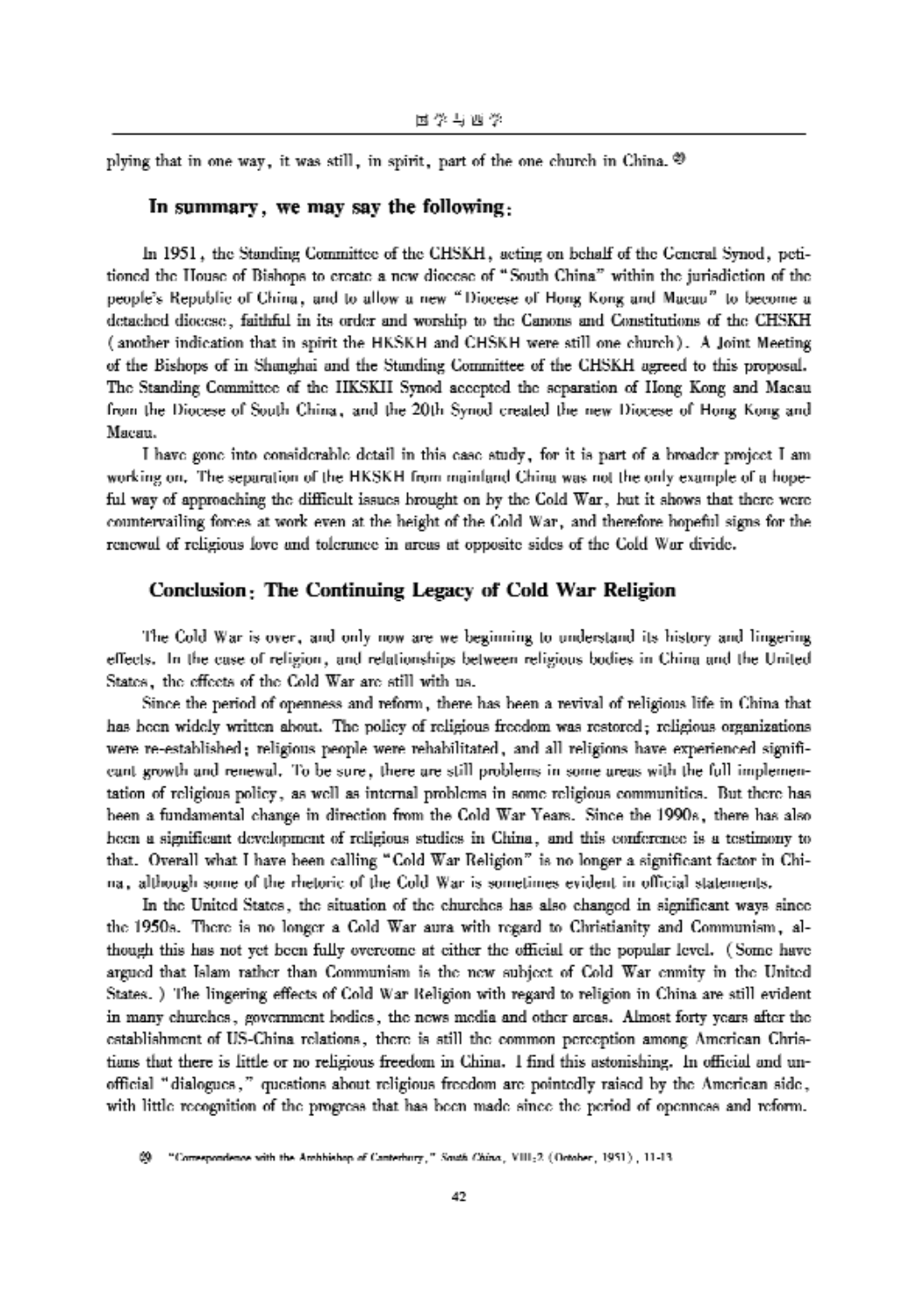This is quite different than the situation among Christians in Europe. American scholars, as well as some religious and social leaders, have countered such perceptions, but the legacy of Cold War religion continues.

If religion is to become more of a factor in the creation of mutual understanding and a more harmonious world, then the legacy of the Cold War has to be more directly addressed and overcome in religious communities and in the study of religion. This is important for both countries, and academic conferences have a role to play. More scholarly attention should be given to the Cold War in religious and academic circles. One concrete approach would he an international conference focusing on the Cold War and its impact on religion and religious studies, and this paper is intended, in part, as a contribution toward that end.

> 15 November 2011 Hong Kong Revised 2 January 2012